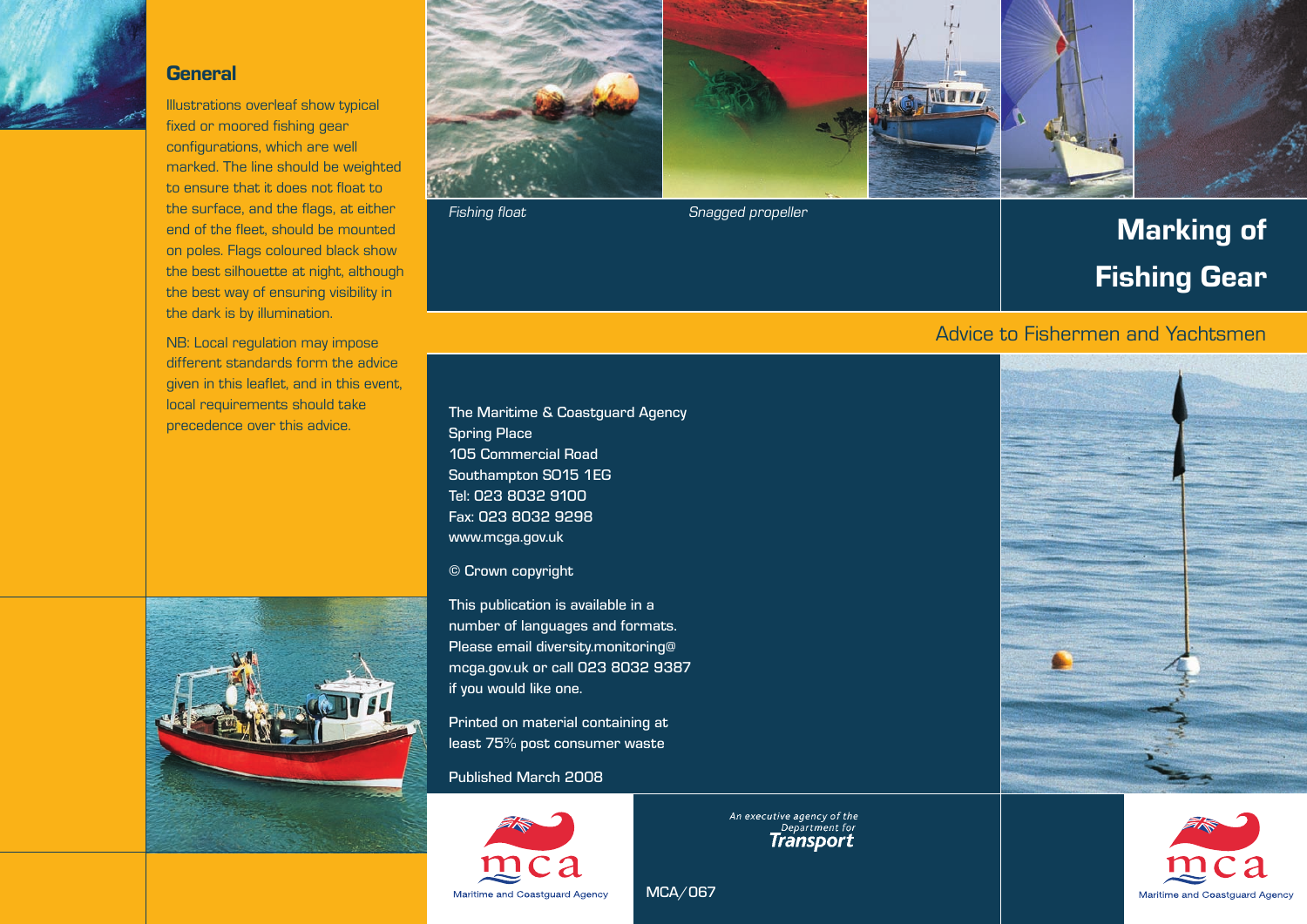

Please note that more extensive requirements exist for Marking Fishing Gear deployed outside the 12 mile limit. Please contact the Marine and Fisheries Agency (in England), the Scottish Fisheries Protection Agency (in Scotland) or the Department for Agriculture and Rural Development (in Northern Ireland) for further guidance and advice outside 12 miles.

### Advice to Fishermen and Yachtsmen

Each year the Coastguard has to deal with around 200-300 incidents where boats are snagged by their propeller or rudder on floating lines or fishing gear.



### Fishermen

Fishing Gear should be clearly marked for all states of visibility with appropriate buoys and flags, and action taken to avoid the dangerous practice of lines floating on the surface. Gear should be set outside navigable channels. Fishermen also need to comply with local byelaws, and practice when setting gear. The dhan should be placed at the North or West end of the fleet to indicate its general direction, and there should be generous use of fluorescent strips and two bands of retro reflective tape on the dhan. It is recommended that a minimum size of a 1 metre (40 inch) circumference high visibility buoy be used at the other end of the fleet.

Fishing Gear Markers must always be marked with the Port Letter Number of the vessel to which they belong<sup>1</sup>, and must also comply with any local marking requirements, laid down by Sea Fisheries Committees, Harbour Authorities and Devolved Administrations. It should be remembered that Local Byelaws are legally binding. For any non-commercial fishing vessels which may be unregistered, gear should be marked with the owner's name and contact. telephone number.

<sup>1</sup> The Fishing Boats (Marking and Documentation) (Enforcement) Order 1993

### Yachtsmen

Yachtsmen need to keep a sharp lookout for fishing gear, especially when navigating around headlands and harbour entrances.

Yachts and other craft departing from navigable channels in order to take a more direct route should keep as close a lookout for fishing gear as for divers and swimmers, and can normally obtain information from local authorities on the places where fishing gear is most likely to be encountered, as incidents of snagging do occur even when gear is clearly marked.

If fishing gear is spotted, it is necessary to keep well clear as the wind and tide may drive a vessel onto it. It may also be a sign that there is more gear in the vicinity. It is also important to be aware that fishing gear is frequently marked at both ends. Buoys can be used to determine the rate and set of the tide, which will assist with the decision which side to pass. It is very unwise to try to pass between a marker and float.

Although gear may have been set carefully, it nevertheless may be that on occasions at high tide a buoy is under the surface of the water, and at low tide slack lines may be near the surface.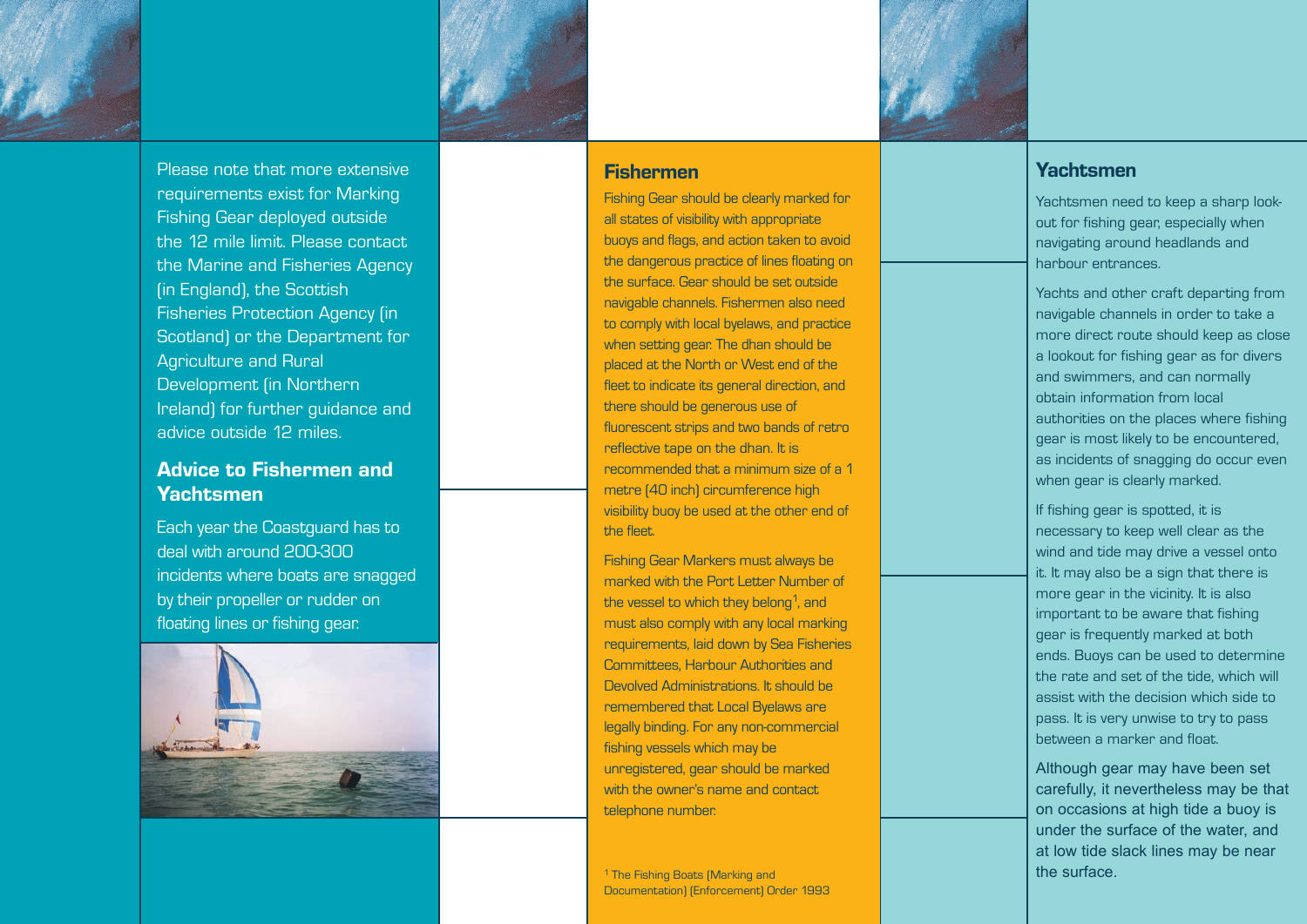

# EXAMPLE OF NETTING ARRANGEMENT



 $\mathbb{R}^n \times \mathbb{R}^n$ These images are examples only. Different arrangements may be found